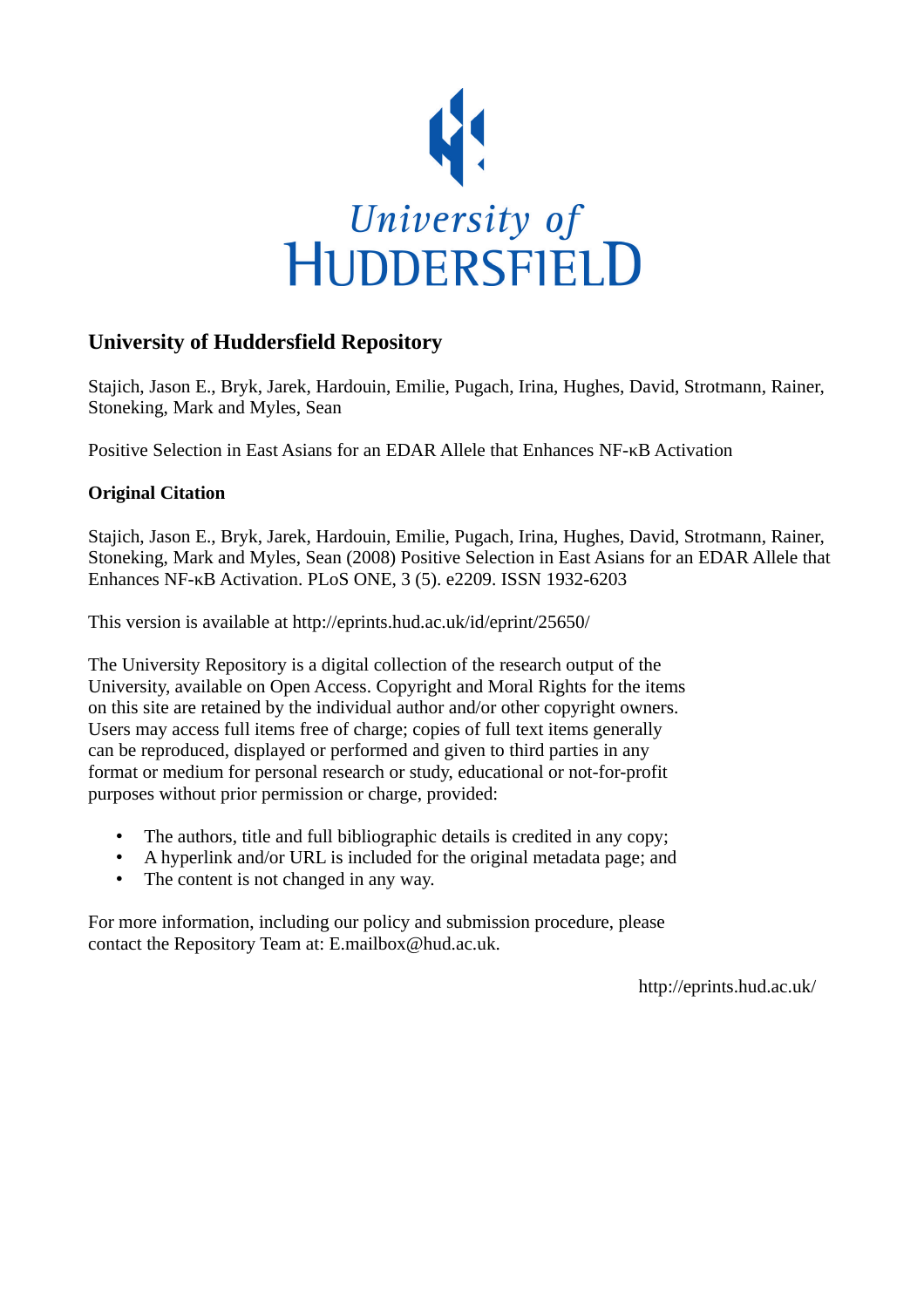# Positive Selection in East Asians for an EDAR Allele that Enhances NF-kB Activation

### Jarosław Bryk<sup>1</sup>, Emilie Hardouin<sup>1</sup>, Irina Pugach<sup>1</sup>, David Hughes<sup>1</sup>, Rainer Strotmann<sup>2</sup>, Mark Stoneking<sup>1</sup>, Sean Myles<sup>1¤</sup>\*

1 Department of Evolutionary Genetics, Max Planck Institute for Evolutionary Anthropology, Leipzig, Germany, 2 Institute of Biochemistry, Molecular Biochemistry, Medical Faculty, University of Leipzig, Leipzig, Germany

#### Abstract

Genome-wide scans for positive selection in humans provide a promising approach to establish links between genetic variants and adaptive phenotypes. From this approach, lists of hundreds of candidate genomic regions for positive selection have been assembled. These candidate regions are expected to contain variants that contribute to adaptive phenotypes, but few of these regions have been associated with phenotypic effects. Here we present evidence that a derived nonsynonymous substitution (370A) in EDAR, a gene involved in ectodermal development, was driven to high frequency in East Asia by positive selection prior to 10,000 years ago. With an in vitro transfection assay, we demonstrate that 370A enhances NF-kB activity. Our results suggest that 370A is a positively selected functional genetic variant that underlies an adaptive human phenotype.

Citation: Bryk J, Hardouin E, Pugach I, Hughes D, Strotmann R, et al. (2008) Positive Selection in East Asians for an EDAR Allele that Enhances NF-KB Activation. PLoS ONE 3(5): e2209. doi:10.1371/journal.pone.0002209

Editor: Jason E. Stajich, University of California, Berkeley, United States of America

Received March 3, 2008; Accepted April 7, 2008; Published May 21, 2008

Copyright: @ 2008 Bryk et al. This is an open-access article distributed under the terms of the Creative Commons Attribution License, which permits unrestricted use, distribution, and reproduction in any medium, provided the original author and source are credited.

Funding: This work was supported by the German Bundesministerium für Bildung und Forschung (BMBF: NGFN2) and the Max Planck Society.

Competing Interests: The authors have declared that no competing interests exist.

\* E-mail: smm367@cornell.edu

¤ Current address: Institute for Genomic Diversity, Cornell University, Ithaca, New York, United States of America

#### Introduction

Humans expanded within and out of Africa between 50,000 and 100,000 years ago and now inhabit radically different physical and cultural environments around the globe. A long-standing question in anthropology has been: How have humans genetically adapted to these environments? Numerous recent studies have attempted to address this issue for a review, see [1]. Most of these studies aim to identify genomic regions that have experienced local positive selection (i.e. geographically-restricted positive selection) from genome-wide polymorphism data e.g. [2,3,4]. A small number of these genomic regions are associated with phenotypes that have long been candidates for local positive selection, such as lactose tolerance [5,6] and skin pigmentation [7–12]. For the large majority of these regions, however, no association to a locally adaptive phenotype has been established and the precise location of functional adaptive variants remains elusive. Moreover, sexual selection may be a plausible explanation for at least some of these candidate regions. Further investigation of candidate regions, including the possible functional consequences of the genetic variation observed in such regions, is required to fully understand the impact of local positive selection on our species. Here, we investigate one candidate gene, EDAR, in detail.

A strong signature of positive selection in East Asians has been found in the genomic region containing the EDAR gene (HGNC:2895) according to tests based on the allele frequency spectrum [4,13,14], haplotype structure [2,3] and population differentiation [15–19]. *EDAR* is known to be involved in the development of hair follicles, teeth and sweat glands [20] and harbors a nonsynonymous single nucleotide polymorphism (SNP) (rs3827760) that results in a valine to alanine substitution at position 370 of the amino acid sequence (V370A). Here we test the function of V370A in vitro and provide several lines of evidence suggesting that there was positive selection on the derived 370A allele in East Asians prior to 10,000 years ago.

#### Results

#### Fst analysis

We assessed worldwide population differentiation for V370A by use of the Fst statistic [21]. Alleles that have been targets of local positive selection tend to have unusually high Fst values [22–24]. We genotyped the V370A polymorphism in the 53 worldwide populations of the CEPH Human Genome Diversity Panel CEPH-HGDP; [25] and compared Fst values for V370A to an empirical Fst distribution derived from 2750 autosomal markers (2540 SNPs [26] and 210 indels [27]) previously typed in the same set of samples. Global Fst, the degree of differentiation among all 53 populations, for V370A is 0.760. This value is higher than all Fst values from the empirical global Fst distribution. To examine the patterns of population differentiation at a more refined geographical scale, we calculated Fst for every pairwise comparison among the 53 populations and 7 geographic regions to produce  $53\times53$  and  $7\times7$  Fst matrices, respectively. Each pairwise Fst value for V370A was then compared to the corresponding empirical distribution of pairwise Fst values to generate a P value. Worldwide allele frequencies and the P value matrices from the Fst analysis are depicted in Figure 1.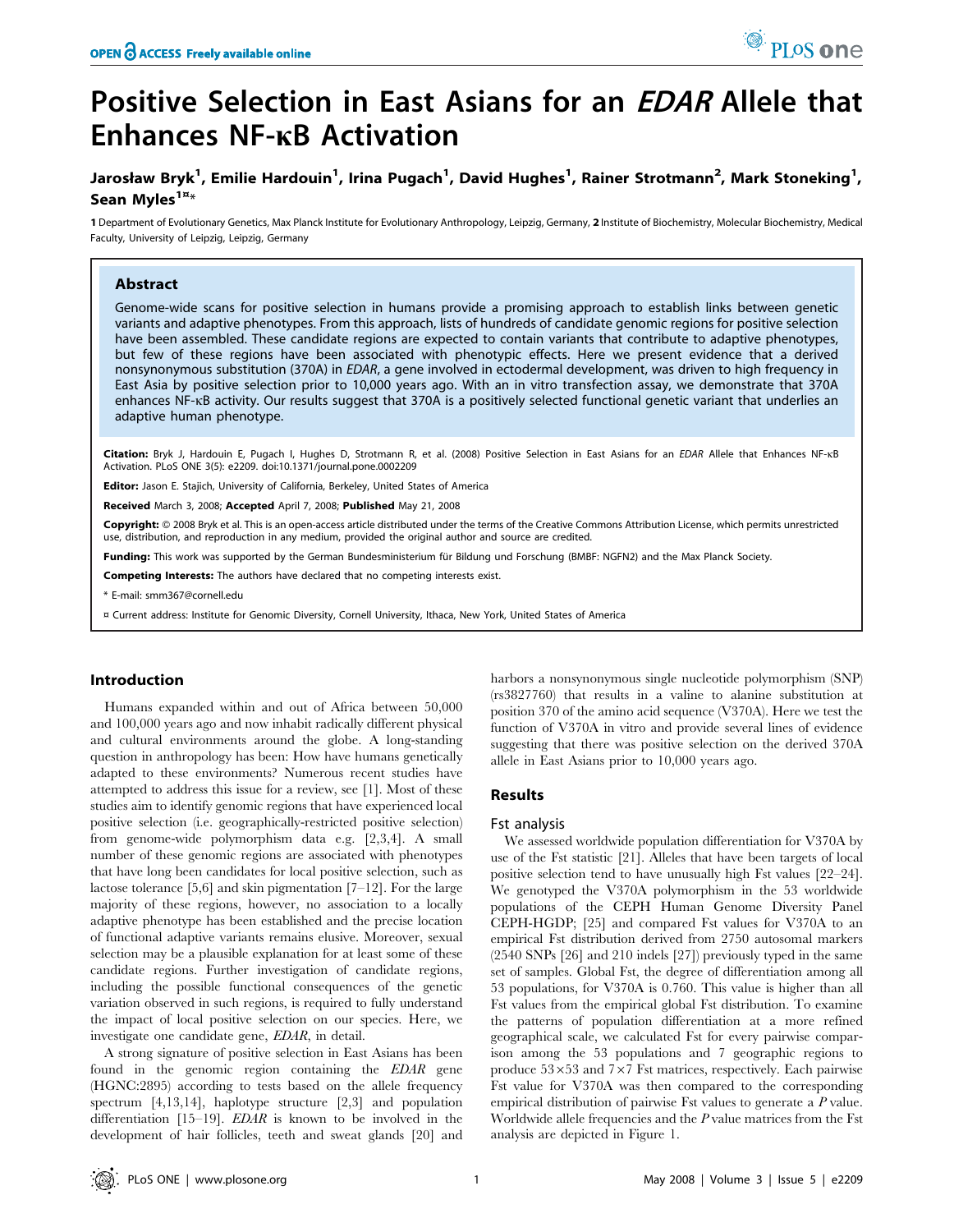

Figure 1. Worldwide allele frequencies and population differentiation for V370A. The vertical bar chart displays the frequency of the 370A allele in each of the populations represented in the CEPH-HGDP panel with sample sizes (number of individuals) on the left. The shaded boxes in the 53 $\times$ 53 and 7 $\times$ 7 matrices show which pairwise Fst values are significant compared to the empirical distribution at three P value thresholds (see the boxed-in P value legend). doi:10.1371/journal.pone.0002209.g001

#### Functional assay

EDAR (Swiss-Prot:Q9UNE0) is a cell-surface receptor that, upon binding to its ligand, induces an intracellular cascade leading to the activation of NF-kB, a transcription factor [20]. To investigate the functional consequences of the V370A polymorphism, we measured NF-kB activation in vitro using a luciferase reporter assay, from a HEK293 cell line heterologously expressing the 370V and 370A variants of EDAR cDNA. As a positive control, we also performed the same transfections with 370V and 370A EDAR cDNAs that harbored an additional disease mutation (375H; Figure 2) that had previously been shown to severely reduce NF-kB activation in vitro [28]. In agreement with previous work, the cDNAs carrying 375H showed a  $\sim$ 6 fold reduction in activation of NF-kB compared to cDNAs without 375H (Figure 3). Moreover, the derived 370A allele results in increased activation of NF-kB compared to the ancestral 370V allele on both the normal  $(p = 0.018$ , univariate ANOVA with experiment as a random factor and clone as a fixed factor) and the disease background  $(p<0.004$ , two-tailed t-test assuming equal variances; Figure 3).

#### Estimation of time since fixation

Finally, we assessed the timing of the selection event on 370A from  $\sim$  22 kb of *EDAR* sequence from 23 individuals of Chinese ancestry from the Seattle SNPs data set (http://pga.gs.washington. edu/). We employed a method that estimates the time since fixation of a beneficial allele [29]. Only one chromosome from the data set carried the ancestral 370V allele and we removed it from the analysis and assumed that the 370A allele had reached fixation. The resulting estimate for the time since fixation is 10,740 years (95% CI = 1133–73996; Figure 4).

#### Discussion

Recent scans of genome-wide polymorphism data have generated long lists of genomic regions that are believed to have been targeted by local positive selection, but few of these regions have been shown to harbor functional variants or to be linked to a putatively adaptive phenotype. Detailed investigation of these candidate genomic regions is required for a comprehensive picture of local human adaptation. The present study provides an analysis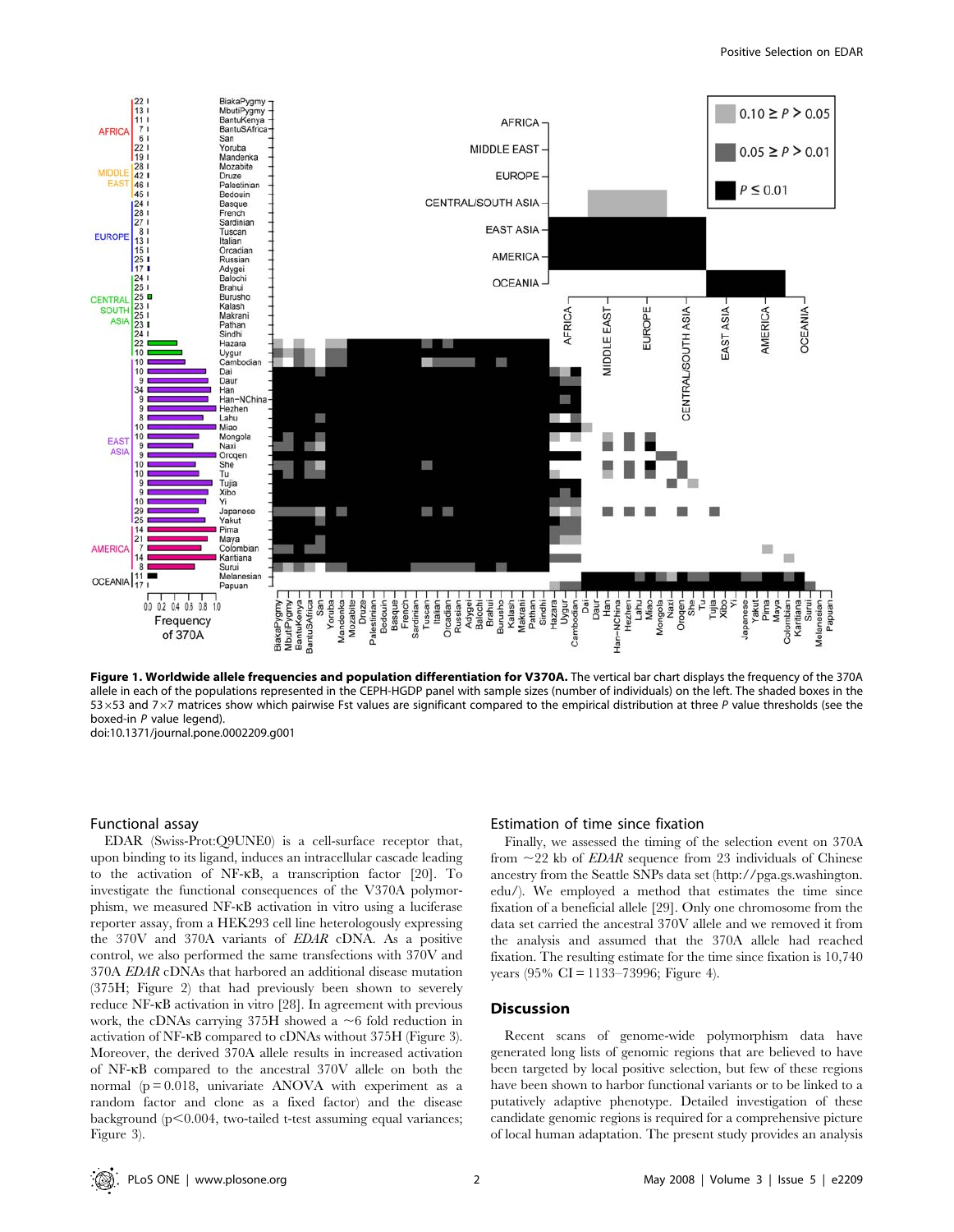|               | 360 | 370               | 380                                                                       | 390                                                                                      |
|---------------|-----|-------------------|---------------------------------------------------------------------------|------------------------------------------------------------------------------------------|
| Human derived |     |                   |                                                                           | RMLSSTYNSEKAAVKTWRHILAESFGLKRDEIGGMTDG                                                   |
|               |     |                   |                                                                           | Human ancestral R M L S S T Y N S E K A V V K T W R HILIA E S F GL K R D E I G G M T D G |
| Chimpanzee    |     |                   |                                                                           | RMLSSTYNSEKAVVKTWRHILLAESFIGILKRDEIGGMTDG                                                |
| Dog           |     |                   |                                                                           | RMLSSTYNSEKAVVKTWRHILIAESFIGILKRDEI GGMTDG                                               |
| Rat           |     |                   |                                                                           | RMLSSTYNSEKAVVKTWRHILIAESFIGILKRDEI GGMTDG                                               |
| Mouse         |     |                   |                                                                           | R M L S S T Y N S E K A V V K T W IRIHILIA E S F IGI L K R D E I G G M T D G             |
| Chicken       |     |                   |                                                                           | R M L S S T Y N T E K A T V K T W R H L A E S F G L K R D E I G G M T D G                |
|               |     |                   |                                                                           |                                                                                          |
|               | 400 | 410               | 420                                                                       | 430                                                                                      |
| Human derived |     |                   | <b>MQLFDRISTAGYSIPELLITKLVQITERLDAVESLCADI</b>                            |                                                                                          |
|               |     |                   | Human ancestral MQLFDRISITIAGYSIPELLITIKLVQIIERLDAVESLCADI                |                                                                                          |
| Chimpanzee    |     |                   | MQLFDRISITIA GYSIPE LLITIK LV QIIERILDAVE SLCADI                          |                                                                                          |
| Dog           |     |                   | LQ L F D R I SITIA G Y S I P E L LITIK L V QI I E RIL D A V E S L C A D I |                                                                                          |
| Rat           |     |                   | MQLFDRISITIA GYSIPE LLITIK LV QIIERILDAVE SLCADI                          |                                                                                          |
| Mouse         |     |                   | MQLFDRISITIA GYSIPE LLITIK LV QIIERILDAVE SLCADI                          |                                                                                          |
| Chicken       |     | MQLFDRISTAGYSIPEL |                                                                           | <b>RILDAVESLCADI</b>                                                                     |

Figure 2. Multiple species alignment of the death domain of EDAR. The derived 370A allele is shaded in dark grey. Variable positions in the alignment are shaded in light grey. Sites at which nonsynonymous substitutions are known to result in hypohidrotic ectodermal dysplasia are boxed in. An asterisk indicates the site at which an Arg-His substitution causes decreased activation of NF-kB [28]. doi:10.1371/journal.pone.0002209.g002

of genetic variation and function at the EDAR gene, a candidate for positive selection in East Asians identified from recent genome scans [2–4,13–16,19].

We provide two lines of evidence supporting the hypothesis that the derived 370A allele in EDAR is functional and experienced positive selection in East Asians. First, worldwide population differentiation for 370A as measured by Fst is highly unusual.



Figure 3. The derived 370A allele of EDAR results in enhanced activation of NF-KB in vitro. Transfection of a HEK293 cell line with ancestral (370V) and derived (370A) versions of EDAR activate NF-kB to a different extent on both a normal genetic background (comparison on the left) and on a background containing a known disease mutation (375H; comparison on the right). Luciferase activity is driven by EDARactivated NF-kB. Data was averaged from two independent experiments with reads from at least 9 wells total for each clone. Error bars are standard error of the mean (\*  $p$ <0.05, \*\*  $p$ <0.01). doi:10.1371/journal.pone.0002209.g003

Figure 1 demonstrates that 370A has a highly unusual worldwide frequency distribution, supporting a scenario in which the 370A allele was driven to high frequency in East Asians and Native Americans by positive selection (Figure 1). Two Central/South Asia populations, the Uygur and the Hazara, have intermediate frequencies of 370A (0.44 and 0.5, respectively), in agreement with their close genetic relationship to East Asians [30,31]. The 370A allele is also found at low frequency in Melanesia (0.12), and was likely introduced there via the recent Austronesian expansion [32]. Otherwise 370A is absent in Africans and Papuans and is observed at very low frequency in most of Central/South Asia, Europe and the Middle East (Figure 1).



Figure 4. Density plot of the posterior distribution of estimates of the time since fixation of the 370A allele. The estimated time since fixation of the 370A allele is the mode of the distribution (10740 years before present). The 2.5% and 97.5% confidence intervals are boxed in and are indicated by the hashed vertical lines. doi:10.1371/journal.pone.0002209.g004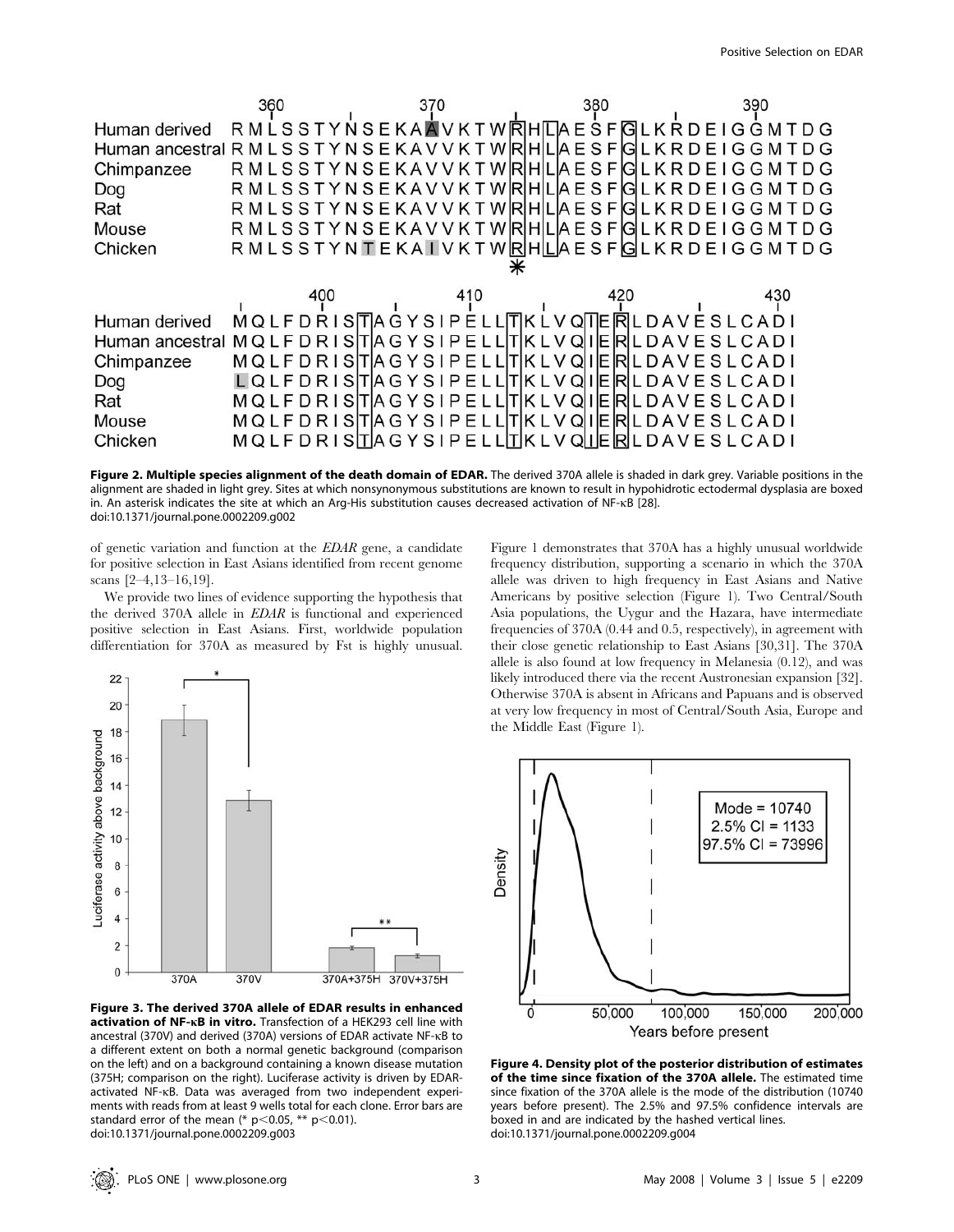The second line of evidence suggesting an adaptive functional role for 370A stems from its location in the amino acid sequence of EDAR. V370A is located in the death domain, a protein interaction module, of EDAR. The death domain of EDAR is highly conserved (Figure 2) and interacts with the death domain of EDARADD, an intracellular ligand to EDAR [33,34]. This interaction initiates an intracellular signalling cascade that results in the activation of the transcription factor NF-kB [35]. Therefore, V370A may alter binding affinity with the death domain of EDARADD and thereby influence the activation of NF-kB. Moreover, seven nonsynonymous substitutions in the death domain of EDAR cause hypohidrotic ectodermal dysplasia (HED) in humans [36], a disease characterized by sparse and thin hair, missing teeth and the absence of sweat glands (OMIM:604095; see Figure 2). In particular, the R375H substitution, only 5 amino acids upstream from V370A, results in a loss of affinity for EDARADD and reduced NF-kB activation [28]. We therefore tested the function of V370A in vitro and found that the 370A allele does differ from the ancestral 370V allele in that it results in enhanced NF-kB activation (Figure 3).

Our results contradict a recent report from Fujimoto et al. [37] in which the 370A allele was shown to reduce NF-kB activation in vitro [37]. We are confident that our results are correct for two reasons. First, in addition to observing enhanced NF-kB activation for the derived 370A allele on a normal genetic background, we measured NF-kB activation of the 370V and 370A alleles on the background of a disease mutation (375H) that was previously demonstrated to result in significantly reduced NF-kB activation [28]. In agreement with [28], we observed significantly reduced NF-kB activation in both clones carrying the 375H disease mutation. Moreover, NF-kB activation was significantly higher in the derived 370A+375H construct than in the ancestral 370V+375H construct (Figure 3). Thus, we observed enhanced NF-kB activation for the derived 370A allele in two independent constructs. Second, East Asians have thicker hair than Europeans and Africans [38] and an increase in NF-kB activation is arguably more likely to lead to the thicker East Asian hair phenotype. This is because a decrease in NFkB activation, as observed for carriers of the 375H allele that causes hypohidrotic ectodermal dysplasia, is associated with thin hair. We suspect that the large doses of plasmid DNA (300 ng) and long posttransfection incubation period (48 h) could have induced cell death in the experiments of Fujimoto et al. [37]. Although EDAR-induced cell death is a matter of controversy [39,40], several features of cell death (detachment, rounding and membrane permeation) are observed 36 hours after transfection with a high dosage of plasmid (500 ng) [39]. Control cells transfected with the same amount of an empty vector do not display features of cell death, suggesting that simply overdosing the cells with plasmid is not responsible for cell death [39]. Thus, we speculate that the reduced NF-kB activation from 370A observed by Fujimoto et al. [37] could be the result of induced cell death and that 370A in fact enhances NF-kB activation.

Our estimate of the time since fixation of 370A in a sample of 45 Chinese chromosomes is 10,740 years (Figure 4). This estimate involves several assumptions (see Materials and Methods) and should be interpreted with caution. Nevertheless the result suggests that 370A was likely at high frequency before the colonization of the Americas 10,500–14,000 years ago [41–43]. Thus, the high frequency of 370A in Native Americans (see Figure 1) is most likely due to positive selection prior to migrations from Asia to America.

In summary, we have demonstrated that the worldwide frequency distribution of 370A is highly unusual and that 370A was likely rising in frequency by positive selection in East Asia prior to 10,000 years ago. In addition, we have shown that the 370A allele results in enhanced NF-kB activation in vitro. What

was the source of the selection pressure on 370A and what effect may 370A have on the phenotype? Since EDAR is involved in ectodermal development, 370A might be expected to affect teeth, hair, skin, nails and/or sweat glands. Fujimoto et al. [37] recently noted an association between 370A and hair thickness. Replication of this result is desirable since correction for population structure was inadequate: only a single SNP was used to correct for population structure. Nevertheless, the results of Fujimoto et al. [37] are suggestive, especially since East Asians have thicker hair than Europeans and Africans [38]. These observations lead us to question why thicker hair may have been advantageous in ancestral East Asian environments. Of course, thicker hair may not have been adaptive at all and may simply be the result of phenotypic hitchhiking: selection on 370A may have targeted a different phenotype (e.g. tooth morphology [16]) and hair thickness may have resulted as a by-product of this selection. Sexual selection also remains a possibility.

Regardless of the nature of the selective force, our results provide compelling evidence that positive selection has acted on the 370A allele in EDAR. In addition, our finding that 370A results in increased NF-kB activation suggests further lines for investigation: in particular, how does this increased NF-kB activation influence the expression of the target genes regulated by NF-kB? Such future studies will lead to a more complete understanding of the phenotypic effect of 370A, and will permit more explicit tests of hypotheses concerning the possible selection pressure(s) responsible for its rapid increase in frequency in East Asia.

#### Methods

#### Experimental Procedures

We genotyped the V370A polymorphism (rs3827760) in the HGDP-CEPH Human Genome Diversity Cell Line Panel [25] using the SNaPshot<sup>TM</sup> minisequencing kit (Applied Biosystems, Foster City, CA). Atypical and related individuals were removed [44], which resulted in 952 individuals from 53 populations with 10 missing genotypes. One population (Burusho) was out of Hardy-Weinberg equilibrium ( $p = 0.008$ ), but this value becomes non-significant after correction for multiple comparisons. We obtained an empirical Fst distribution from 2750 autosomal markers (2540 SNPs [31] and 210 indels [32]) previously typed in 927 individuals from the CEPH-HGDP panel. Fst values for V370A were calculated from the same set of 927 individuals to allow for an unbiased comparison to the empirical distribution. Each P value was calculated as the proportion of Fst values from the empirical distribution that were greater than or equal to the observed Fst value.

Conservation of EDAR [NP\_071731.1] was assessed by aligning all orthologs of EDAR obtained from release 52 of Homologene (http://www.ncbi.nlm.nih.gov/entrez/query.fcgi?db = homologene, Homologene ID = 7699) using MUSCLE version 3.6 [45].

We analysed 22094 bp of resequencing data from the EDAR gene from 23 individuals of Asian origin (http://pga.mbt. washington.edu/) to investigate the age of the selective event. The method [29] assumes that the selective sweep has reached fixation, so the single non-derived haplotype was removed, resulting in 45 chromosomes for analysis. The method also assumes that the sequence data is contiguous, but the available data included 7 sequenced regions distributed across 98136 bp of the genome. We therefore concatenated the 7 regions to produce one contiguous sequence of 22094 bp. Simulations were performed to obtain a sample from the posterior distribution of the time since fixation (T), conditional on the number of segregating sites (17), Tajima's  $D$  (-2.13) and the number of haplotypes (13).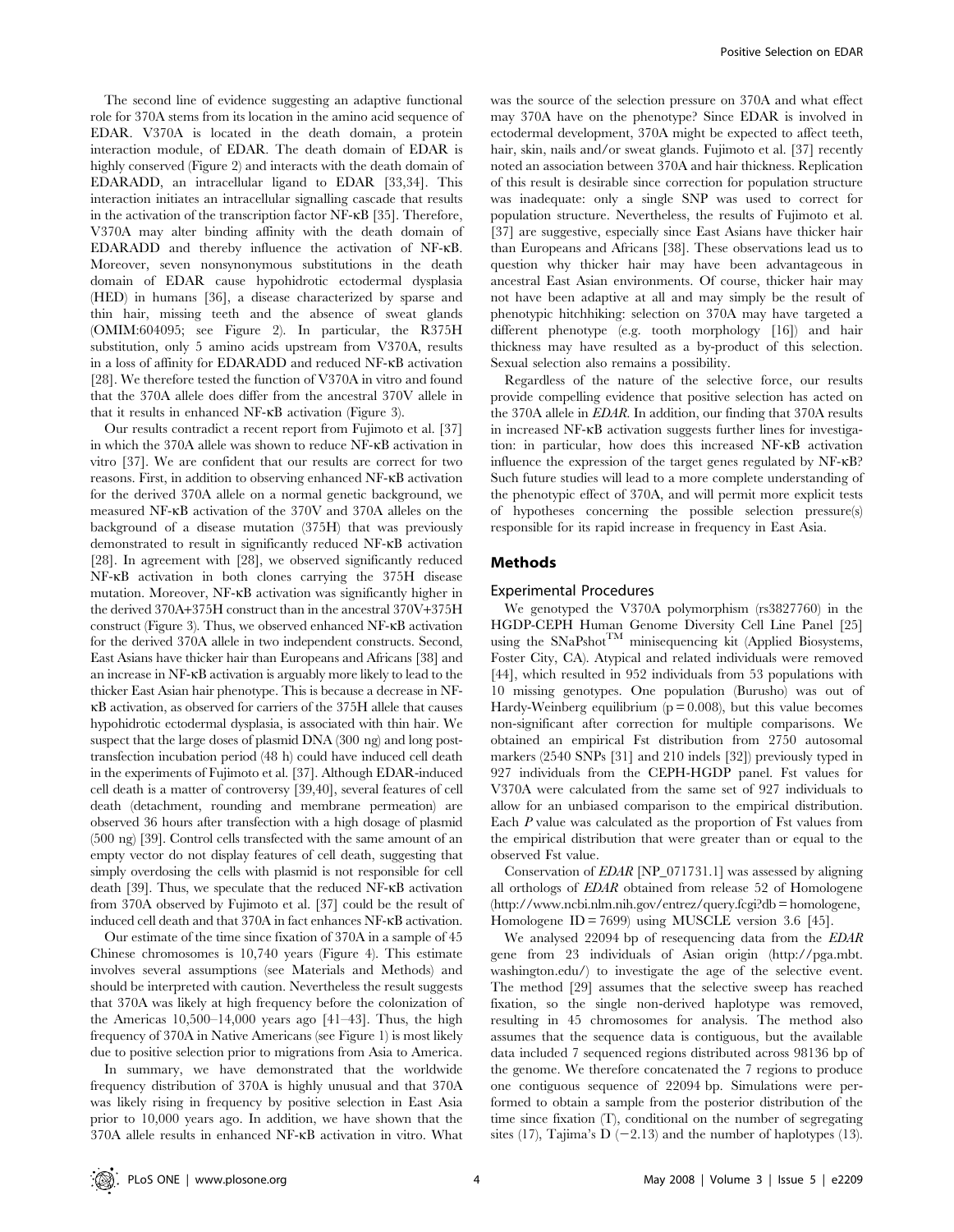The following parameters were used:  $\mu = 2.3 \times 10^{-8}$  [46,47];  $p = 0.001$  [46,48]; N<sub>e</sub> = 10,000 [49], and a generation time of 20 years. As the observed number of haplotypes is affected by recombination events across the  $\sim$ 98 kb of *EDAR* sequence, we increased  $\rho$  by a factor of 5 in our simulations of  $\sim$ 22 kb of sequence. We found, however, that point estimates and confidence intervals did not vary widely when different values of  $\rho$ , ranging from 0.0001 to 0.005, were used (data not shown). We used the mode of the distribution of T as the point estimate of the time since fixation as recommended in [29].

EDAR cDNA was generated from human fetal skin total RNA (Stratagene) using oligo-dT primers and SuperScript II reverse transcriptase (Invitrogen) and amplified with primers covering amino acid positions 31–448. The PCR product was cloned into the pCMV-Tag2c vector (Stratagene) and several inserts were sequenced to determine the allelic variant of **EDAR** corresponding to amino acid position 370. Clones resulting in valine or alanine at this position were termed p370V and p370A, respectively. The clones underwent site-directed mutagenesis using the QuikChange II Kit (Stratagene) to generate the disease variant with histidine at position 375 on both ancestral and derived backgrounds (p370V+375H and p370A+375H). Whole inserts in mutated clones were sequenced to ensure correctness.

For the in vitro functional study, HEK293 cells (RZPD, Germany) were seeded in a 96-well plate at a density of  $5\times10^4$  cells/well and cultured in DMEM supplemented with

#### References

- 1. Myles S, Hughes DA, Stoneking M (2008) Detecting local selection in humans. In: Santos C, Lima M, eds. Recent Advances in Molecular Biology and Evolution: Applications to Biological Anthropology. Research **Signpost**
- 2. Voight BF, Kudaravalli S, Wen X, Pritchard JK (2006) A Map of Recent Positive Selection in the Human Genome. PLoS Biol 4: e72.
- 3. Tang K, Thornton KR, Stoneking M (2007) A New Approach for Using Genome Scans to Detect Recent Positive Selection in the Human Genome. PLoS Biol 5: e171.
- 4. Williamson SH, Hubisz MJ, Clark AG, Payseur BA, Bustamante CD, et al. (2007) Localizing Recent Adaptive Evolution in the Human Genome. PLoS Genet 3: e90.
- 5. Bersaglieri T, Sabeti PC, Patterson N, Vanderploeg T, Schaffner SF, et al. (2004) Genetic signatures of strong recent positive selection at the lactase gene. Am J Hum Genet 74: 1111–1120.
- 6. Tishkoff SA, Reed FA, Ranciaro A, Voight BF, Babbitt CC, et al. (2007) Convergent adaptation of human lactase persistence in Africa and Europe. Nat Genet 39: 31–40.
- 7. Lamason RL, Mohideen M-APK, Mest JR, Wong AC, Norton HL, et al. (2005) SLC24A5, a Putative Cation Exchanger, Affects Pigmentation in Zebrafish and Humans. Science 310: 1782–1786.
- 8. Soejima M, Tachida H, Ishida T, Sano A, Koda Y (2006) Evidence for Recent Positive Selection at the Human AIM1 Locus in a European Population. Mol Biol Evol 23: 179–188.
- 9. Izagirre N, Garcia I, Junquera C, de la Rua C, Alonso S (2006) A Scan for Signatures of Positive Selection in Candidate Loci for Skin Pigmentation in Humans. Mol Biol Evol 23: 1697–1706.
- 10. Norton HL, Kittles RA, Parra E, McKeigue P, Mao X, et al. (2007) Genetic Evidence for the Convergent Evolution of Light Skin in Europeans and East Asians. Mol Biol Evol 24: 710–722.
- 11. Lao O, de Gruijter JM, van Duijn K, Navarro A, Kayser M (2007) Signatures of Positive Selection in Genes Associated with Human Skin Pigmentation as Revealed from Analyses of Single Nucleotide Polymorphisms. Ann Hum Genet 71: 354–369.
- 12. Myles S, Somel M, Tang K, Kelso J, Stoneking M (2007) Identifying genes underlying skin pigmentation differences among human populations. Hum Genet 120: 613–621.
- 13. Carlson CS, Thomas DJ, Eberle MA, Swanson JE, Livingston RJ, et al. (2005) Genomic regions exhibiting positive selection identified from dense genotype data. Genome Res 15: 1553–1565.
- 14. Kelley JL, Madeoy J, Calhoun JC, Swanson W, Akey JM (2006) Genomic signatures of positive selection in humans and the limits of outlier approaches. Genome Res 16: 980–989.
- 15. Akey JM, Eberle MA, Rieder MJ, Carlson CS, Shriver MD, et al. (2004) Population History and Natural Selection Shape Patterns of Genetic Variation in 132 Genes. PLoS Biol 2: e286.

10% (vol) FBS (Invitrogen). After approximately 48 hours, cells were transfected with 50 ng/well of total DNA, consisting of equal amounts (ng) of 370V or 370A (each with or without disease variant), pNF-kB-Luc vector (Clonetech) and pRL4.74 vector (Promega). Transfection was performed using FuGene HD reagent (Roche) diluted with OptiMEM medium (Invitrogen) in 100 ml total volume in 5 replicates for each version of the EDAR construct. Cells transfected with empty pCMV-Tag2 vector were used as a background signal control. After 18 h, luciferase signals were read using the Dual-Glo Luciferase Assay System (Promega) and a Victor-2 luminometer (PerkinElmer). The signal from pNFkB-Luc was normalized to the signal from pRL4.74 and the background was subtracted. An 18 h timepoint was selected based on previous time-curve experiments (data not shown).

#### Acknowledgments

We thank Denis Headon, Wolfgang Enard, Kerstin Ullmann, Susan Ptak, Montgomery Slatkin and Hua Chen for useful discussions and Birgit Nickel and Richard E. Green for technical assistance.

#### Author Contributions

Conceived and designed the experiments: MS SM JB. Performed the experiments: SM RS EH IP JB. Analyzed the data: MS SM JB. Contributed reagents/materials/analysis tools: DH RS. Wrote the paper: MS SM JB.

- 16. Sabeti PC, Varilly P, Fry B, Lohmueller J, Hostetter E, et al. (2007) Genomewide detection and characterization of positive selection in human populations. Nature 449: 913–918.
- 17. The International HapMap Consortium (2005) A haplotype map of the human genome. Nature 437: 1299.
- 18. Barreiro LB, Laval G, Quach H, Patin E, Quintana-Murci L (2008) Natural selection has driven population differentiation in modern humans. Nat Genet 40: 340–345.
- 19. Myles S, Tang K, Somel M, Green RE, Kelso J, et al. (2008) Identification and analysis of high Fst regions from genome-wide SNP data from three human populations. Ann Hum Genet 72: 99-110.
- 20. Botchkarev VA, Fessing MY (2005) Edar Signaling in the Control of Hair Follicle Development. Journal of Investigative Dermatology Symposium Proceedings 10: 247–251.
- 21. Wright S (1969) The theory of gene frequencies. Chicago: University of Chicago Press.
- 22. Thornton KR, Jensen JD (2007) Controlling the False-Positive Rate in Multilocus Genome Scans for Selection. Genetics 175: 737–750.
- 23. Beaumont MA, Balding DJ (2004) Identifying adaptive genetic divergence among populations from genome scans. Mol Ecol 13: 969–980.
- 24. Pollinger JP, Bustamante CD, Fledel-Alon A, Schmutz S, Gray MM, et al. (2005) Selective sweep mapping of genes with large phenotypic effects. Genome Res 15: 1809–1819.
- 25. Cann HM, de Toma C, Cazes L, Legrand MF, Morel V, et al. (2002) A human genome diversity cell line panel. Science 296: 261–262.
- 26. Conrad DF, Jakobsson M, Coop G, Wen X, Wall JD, et al. (2006) A worldwide survey of haplotype variation and linkage disequilibrium in the human genome. Nat Genet 38: 1251–1260.
- 27. Rosenberg NA, Mahajan S, Ramachandran S, Zhao C, Pritchard JK, et al. (2005) Clines, Clusters, and the Effect of Study Design on the Inference of Human Population Structure. PLoS Genet 1: e70.
- 28. Shimomura Y, Sato N, Miyashita A, Hashimoto T, Ito M, et al. (2004) A rare case of hypohidrotic ectodermal dysplasia caused by compound heterozygous mutations in the EDAR gene. J Invest Dermatol 123: 649–655.
- 29. Przeworski M (2003) Estimating the Time Since the Fixation of a Beneficial Allele. Genetics 164: 1667–1676.
- 30. Rosenberg NA, Pritchard JK, Weber JL, Cann HM, Kidd KK, et al. (2002) Genetic Structure of Human Populations. Science 298: 2381–2385.
- 31. Li JZ, Absher DM, Tang H, Southwick AM, Casto AM, et al. (2008) Worldwide Human Relationships Inferred from Genome-Wide Patterns of Variation. Science 319: 1100–1104.
- 32. Friedlaender JS, Friedlaender FR, Reed FA, Kidd KK, Kidd JR, et al. (2008) The genetic structure of Pacific Islanders. PLoS Genet 4: e19.
- 33. Headon DJ, Emmal SA, Ferguson BM, Tucker AS, Justice MJ, et al. (2001) Gene defect in ectodermal dysplasia implicates a death domain adapter in development. Nature 414: 913–916.